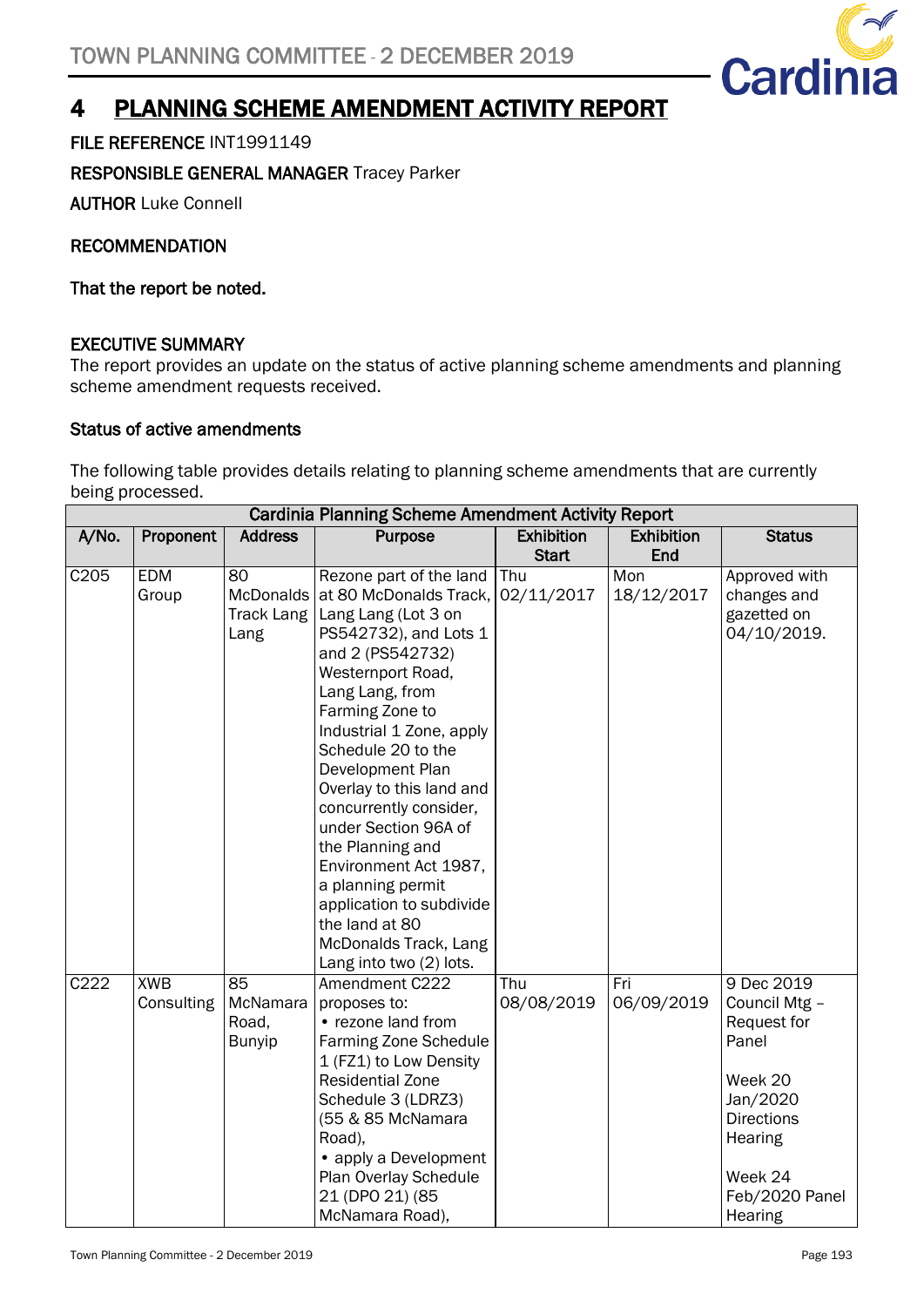

| <b>Cardinia Planning Scheme Amendment Activity Report</b> |                                     |                                                                                                                                                                       |                                                                                                                                                                                                                                                                                                                                                                                                                                                                                                                                                                                                                                                                                                              |                                   |                          |                                                                                                                                                                                                                                                                                                                                                                                                                                                                     |  |
|-----------------------------------------------------------|-------------------------------------|-----------------------------------------------------------------------------------------------------------------------------------------------------------------------|--------------------------------------------------------------------------------------------------------------------------------------------------------------------------------------------------------------------------------------------------------------------------------------------------------------------------------------------------------------------------------------------------------------------------------------------------------------------------------------------------------------------------------------------------------------------------------------------------------------------------------------------------------------------------------------------------------------|-----------------------------------|--------------------------|---------------------------------------------------------------------------------------------------------------------------------------------------------------------------------------------------------------------------------------------------------------------------------------------------------------------------------------------------------------------------------------------------------------------------------------------------------------------|--|
| A/No.                                                     | Proponent                           | <b>Address</b>                                                                                                                                                        | <b>Purpose</b>                                                                                                                                                                                                                                                                                                                                                                                                                                                                                                                                                                                                                                                                                               | <b>Exhibition</b><br><b>Start</b> | <b>Exhibition</b><br>End | <b>Status</b>                                                                                                                                                                                                                                                                                                                                                                                                                                                       |  |
|                                                           |                                     |                                                                                                                                                                       | • apply a Design and<br>Development Overlay<br>Schedule 1 (DD01),<br>and<br>• delete the<br>Environmental<br>Significance Overlay<br>Schedule 1 (ESO1).                                                                                                                                                                                                                                                                                                                                                                                                                                                                                                                                                      |                                   |                          |                                                                                                                                                                                                                                                                                                                                                                                                                                                                     |  |
| C226                                                      | Cardinia<br><b>Shire</b><br>Council | Lot 5<br>PS321195<br>67<br>Whiteside<br>Rd Officer,<br>Lot 2<br>PS327845<br>130<br>Whiteside<br>Rd Officer<br>and Lot PP<br>PS746064<br>325<br>Princes<br>Hwy Officer | Repair inconsistent<br>policy in the Urban<br><b>Growth Zone Schedule</b><br>3 (UGZ3) and the<br>applied Schedule of the<br><b>Rural Conservation</b><br>Zone (RCZ) that<br>prevents development<br>in the 3 lots identified<br>from occurring in line<br>with the Officer Precinct<br>Structure Plan (PSP)<br>that was adopted by<br>Council in 2011. The<br>amendment proposes<br>to add a Schedule to<br>the RCZ removing the<br>minimum subdivision<br>requirements for the 3<br>sites identified, that<br>would otherwise exist in<br>the provision. This<br>ensures there is a<br>match between the<br>policy intention of the<br>PSP and the provisions<br>in the UGZ3 and the<br>applied zone (RCZ). | Thu<br>22/06/2017                 | Mon<br>24/07/2017        | On 11/05/2018<br>Council received<br>advice from<br><b>DELWP</b> stating<br>that, based on<br>new<br>environmental<br>risk regulations<br>approved via<br>Amendment<br>VC140 on<br>12/12/2017,<br>further work is<br>required prior to<br>the Minister<br>considering the<br>amendment. A<br>draft Bushfire<br>Development<br>Report (June<br>2019) was<br>received from<br>Terramatrix.<br><b>Council Officers</b><br>have provided a<br>response to the<br>draft. |  |
| C228                                                      | Cardinia<br>Shire<br>Council        | Pakenham<br>Activity<br>Centre                                                                                                                                        | Apply the Activity<br>Centre Zone (ACZ) to<br>the Pakenham Activity<br>Centre.                                                                                                                                                                                                                                                                                                                                                                                                                                                                                                                                                                                                                               | Thu<br>24/10/2019                 | Fri<br>06/12/2019        | On exhibition<br>ends 6 Dec                                                                                                                                                                                                                                                                                                                                                                                                                                         |  |
| C <sub>229</sub>                                          | Cardinia<br>Shire<br>Council        | Tynong,<br>Garfield<br>and Bunyip                                                                                                                                     | Apply the<br>Environmental<br>Significance Overlay<br>(ESO) to Tynong, Bunyip<br>and Garfield to<br>facilitate the provision<br>of habitat corridors for<br>the Southern Brown<br>Bandicoot.                                                                                                                                                                                                                                                                                                                                                                                                                                                                                                                 | Thu<br>21/11/2019                 | Fri<br>20/12/2019        | Re-exhibition.                                                                                                                                                                                                                                                                                                                                                                                                                                                      |  |
| C <sub>205</sub>                                          | Victorian<br>Planning<br>Authority  | Officer<br>Precinct                                                                                                                                                   | Implement the revised<br><b>Officer Precinct</b><br><b>Structure Plan</b><br>(Amended February<br>2018) by making<br>changes to the zone,                                                                                                                                                                                                                                                                                                                                                                                                                                                                                                                                                                    | Thu<br>22/03/2018                 | Fri<br>27/04/2018        | Adopted by VPA<br>on 15/05/2019.<br>Awaiting<br>approval from<br>the Minister for<br>Planning.                                                                                                                                                                                                                                                                                                                                                                      |  |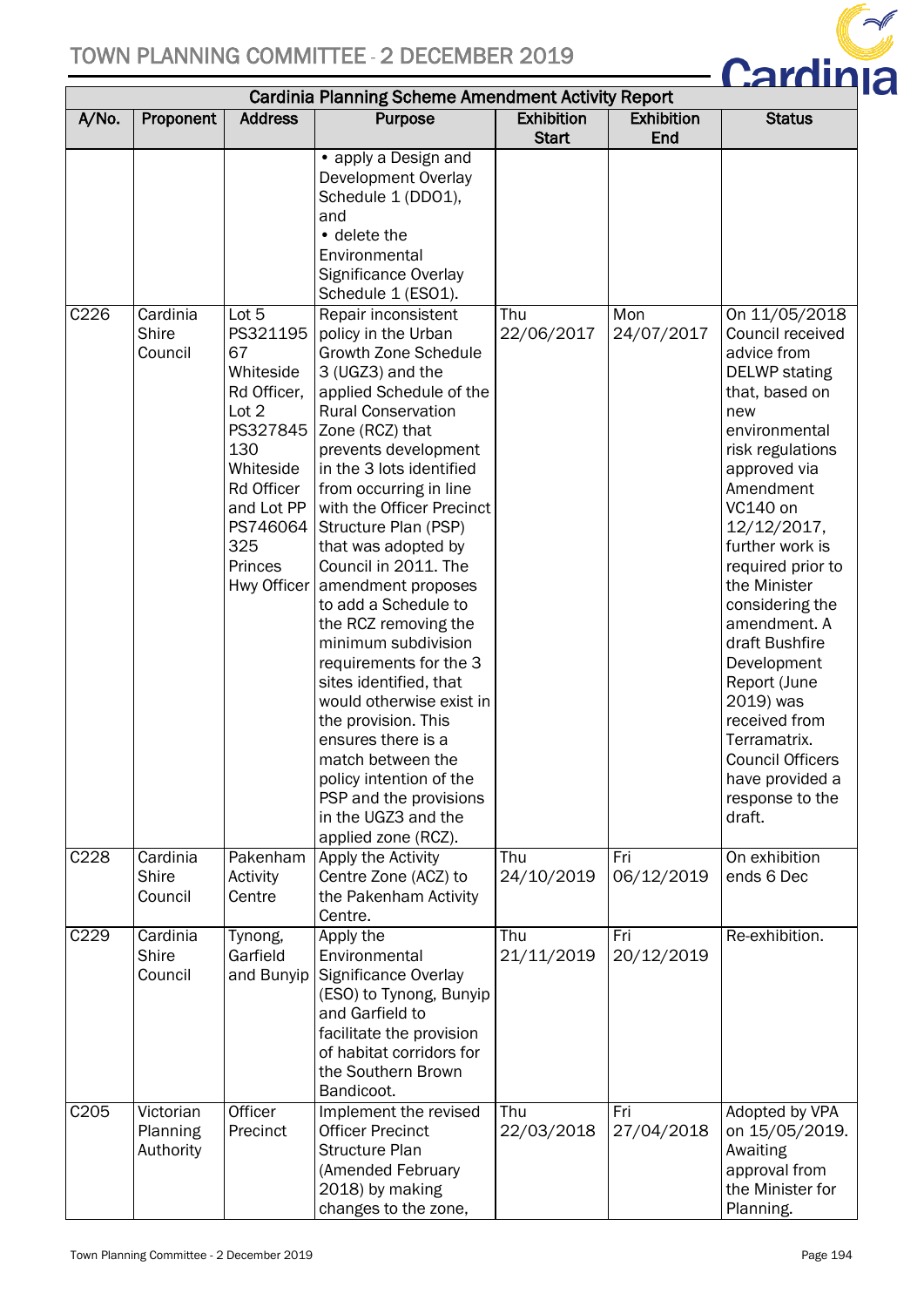

| <b>Cardinia Planning Scheme Amendment Activity Report</b> |                                                                                  |                                                                                       |                                                                                                                                                                                                                                                                                                                                                                                                            |                                   |                          |                                                                                                                                                                                                                                               |  |
|-----------------------------------------------------------|----------------------------------------------------------------------------------|---------------------------------------------------------------------------------------|------------------------------------------------------------------------------------------------------------------------------------------------------------------------------------------------------------------------------------------------------------------------------------------------------------------------------------------------------------------------------------------------------------|-----------------------------------|--------------------------|-----------------------------------------------------------------------------------------------------------------------------------------------------------------------------------------------------------------------------------------------|--|
| A/No.                                                     | Proponent                                                                        | <b>Address</b>                                                                        | Purpose                                                                                                                                                                                                                                                                                                                                                                                                    | <b>Exhibition</b><br><b>Start</b> | <b>Exhibition</b><br>End | <b>Status</b>                                                                                                                                                                                                                                 |  |
|                                                           |                                                                                  |                                                                                       | overlay and ordinance<br>provisions of the<br>Cardinia Planning<br>Scheme.                                                                                                                                                                                                                                                                                                                                 |                                   |                          |                                                                                                                                                                                                                                               |  |
| C234                                                      | Victorian<br>Planning<br>Authority<br>and<br>Cardinia<br><b>Shire</b><br>Council | Pakenham<br>East<br>Precinct                                                          | Incorporate the<br>Pakenham East<br><b>Precinct Structure Plan</b><br>(PSP) and rezone the<br>majority of land to<br>Urban Growth Zone<br>Schedule 5 (UGZ5) to<br>facilitate the<br>development of the<br>land generally in<br>accordance with the<br>PSP, and make a<br>number of other<br>consequential changes<br>to the Cardinia<br>Planning Scheme to<br>support the<br>implementation of the<br>PSP. | Thu<br>18/01/2018                 | Fri<br>23/02/2018        | Adopted by VPA<br>on 10/10/2018.<br>Awaiting<br>approval from<br>the Minister for<br>Planning.<br>Subsequent<br>feedback<br>process initiated<br>in mid-October<br>for consideration<br>of land north of<br>power line<br>easement by<br>VPA. |  |
| C235                                                      | Planning<br>Central                                                              | 145<br>Rossiter<br>Road, Koo<br>Wee Rup                                               | Rezone land from<br>Farming Zone to<br>Neighbourhood<br><b>Residential Zone</b><br>Schedule 1 (NRZ1).<br>Apply a Development<br>Plan Overlay Schedule<br>22 (DP022), and<br>corrects the mapping of<br>the Heritage Overlay for<br>the adjacent heritage<br>property 'Shepton<br>Mallet'.                                                                                                                  | Thu<br>27/06/2019                 | Fri<br>02/08/2019        | <b>Panel Hearing</b><br>held on<br>22/11/2019.                                                                                                                                                                                                |  |
| C238                                                      | Cardinia<br><b>Shire</b><br>Council                                              | Beaconsfie<br><b>Id Precinct</b><br>- Glismann<br>Road and<br>Old Princes<br>Highway. | <b>Rezone to General</b><br><b>Residential Zone</b><br>(Schedule 2) and<br>introduce a<br>Development Plan<br>Overlay (DPO), a site<br>specific Environmental<br>Audit Overlay (EAO) and<br>remove the<br>Environment<br>Significance Overlay 1<br>(ESO1). An ICP will be<br>implemented at a later<br>stage.                                                                                              |                                   |                          | All Amendments<br>lodged with<br>DELWP who are<br>reviewing prior to<br>authorisation.                                                                                                                                                        |  |
| C240                                                      | Cardinia<br><b>Shire</b><br>Council                                              | Koo Wee<br>Rup<br>Township                                                            | Implement the<br>objectives of the Koo<br>Wee Rup Township<br>Strategy by applying<br>Development Plan                                                                                                                                                                                                                                                                                                     |                                   |                          | <b>Exhibition to</b><br>commence last<br>week of January<br>2020.                                                                                                                                                                             |  |